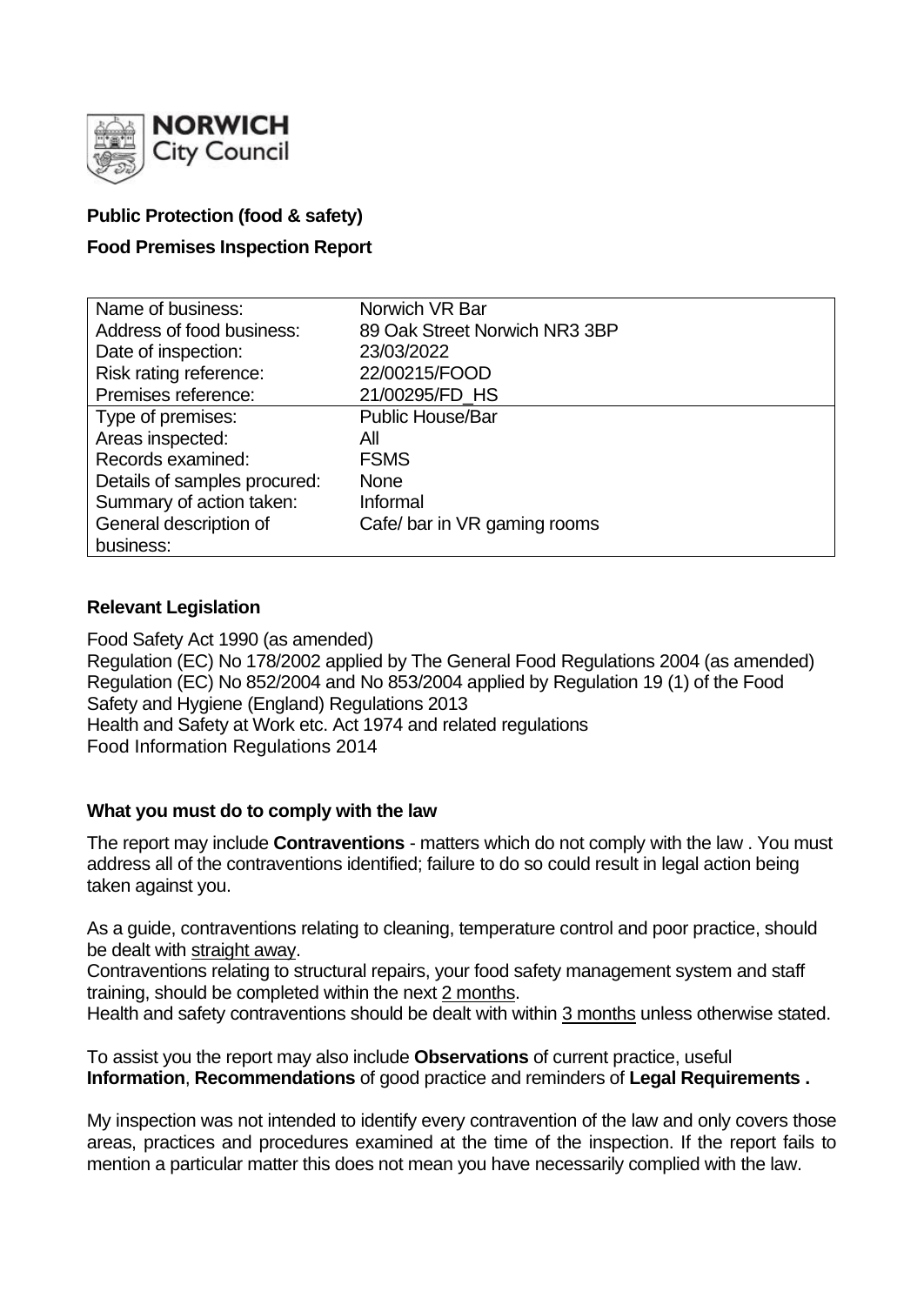# **FOOD SAFETY**

### **How we calculate your Food Hygiene Rating:**

The food safety section has been divided into the three areas which you are scored against for the hygiene rating: 1. food hygiene and safety procedures, 2. structural requirements and 3. confidence in management/control procedures. Each section begins with a summary of what was observed and the score you have been given. Details of how these scores combine to produce your overall food hygiene rating are shown in the table.

| <b>Compliance Area</b>                     |          |    |                | <b>You Score</b> |           |    |           |    |          |  |  |
|--------------------------------------------|----------|----|----------------|------------------|-----------|----|-----------|----|----------|--|--|
| Food Hygiene and Safety                    |          |    |                | $\overline{0}$   | 5         | 10 | 15        | 20 | 25       |  |  |
| <b>Structure and Cleaning</b>              |          |    |                | $\overline{0}$   | 5         | 10 | 15        | 20 | 25       |  |  |
| Confidence in management & control systems |          |    | $\overline{0}$ | 5                | 10        | 15 | 20        | 30 |          |  |  |
|                                            |          |    |                |                  |           |    |           |    |          |  |  |
| <b>Your Total score</b>                    | $0 - 15$ | 20 | $25 - 30$      |                  | $35 - 40$ |    | $45 - 50$ |    | > 50     |  |  |
| <b>Your Worst score</b>                    | 5        | 10 | 10             |                  | 15        |    | 20        |    |          |  |  |
|                                            |          |    |                |                  |           |    |           |    |          |  |  |
| <b>Your Rating is</b>                      | 5        | 4  |                | 3                | 2         |    |           |    | $\Omega$ |  |  |

Your Food Hygiene Rating is 4 - a good standard



## **1. Food Hygiene and Safety**

Food hygiene standards are high. You demonstrated a very good standard of compliance with legal requirements. You have safe food handling practices and procedures and all the necessary control measures to prevent cross-contamination are in place. Some minor contraventions require your attention. **(Score 5)**

### Hand-washing

**Contravention** The following indicated that hand-washing was not suitably managed:

- the sink for washing hands was badly obstructed due to its installation location under a large wooden counter
- there was no hot water to the wash hand basin. This was due to no power supply to the water heater. Power was turned on when brought this to your attention

**Legal Requirement** An adequate number of wash hand basins must be available for use, they must be suitably located and designated for cleaning hands.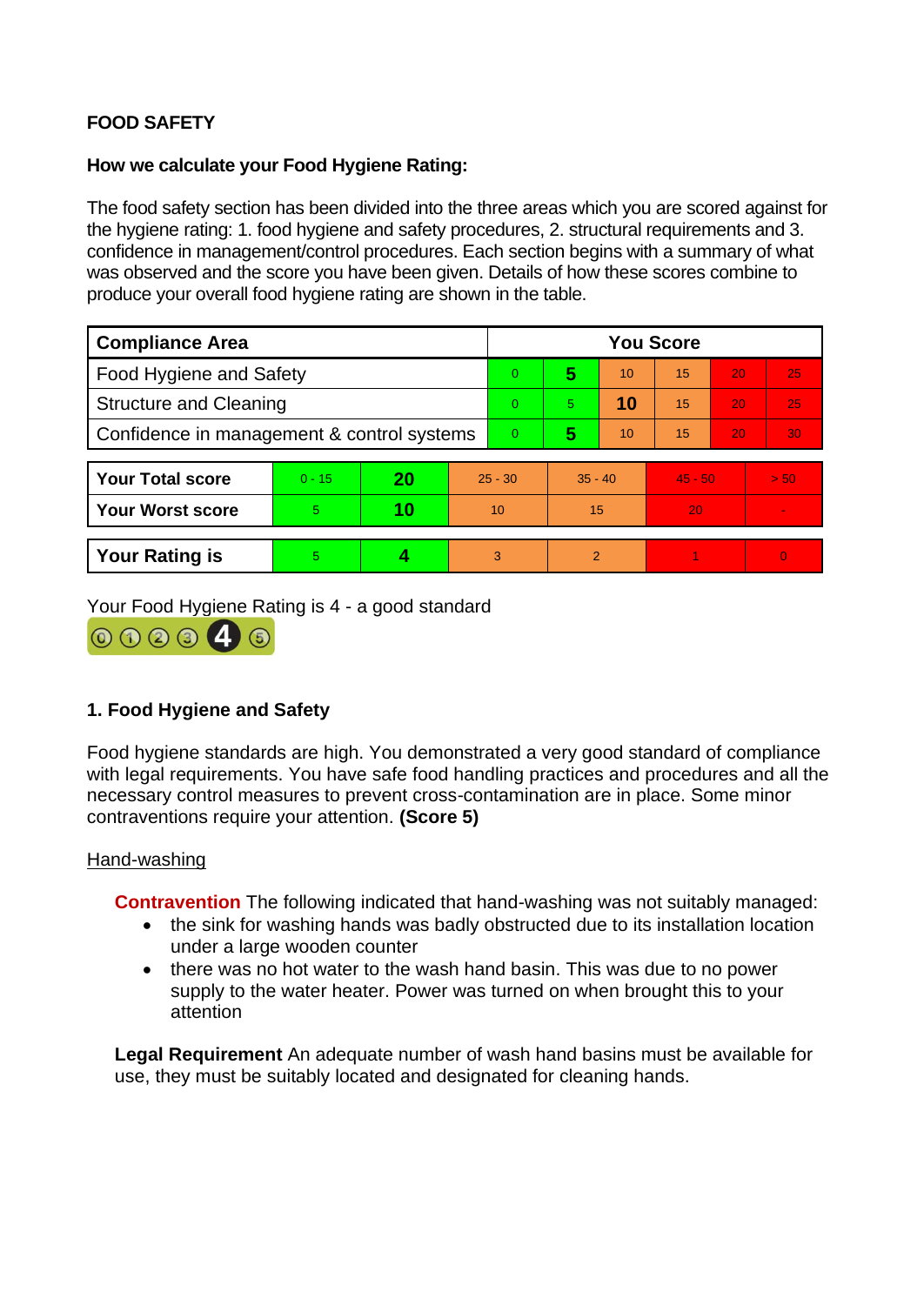## **2. Structure and Cleaning**

The structure facilities and standard of cleaning and maintenance are of a generally satisfactory standard but there are some repairs and/or improvements which are required in order for you to comply with the law. Pest control and waste disposal provisions are adequate. The contraventions require your attention; although not critical to food safety they may become so if not addressed. **(Score 10)**

### Cleaning of Structure

**Contravention** The following items were dirty and require more frequent and thorough cleaning:

• behind and under equipment

### Cleaning Chemicals / Materials / Equipment and Methods

**Observation** I was pleased to see that the premises was kept clean and that your cleaning materials, methods and equipment were able to minimise the spread of harmful bacteria between surfaces.

### Facilities and Structural provision

**Contravention** The following facilities were inadequate and must be improved:

- insufficient number of sinks
- insufficient or poorly sited wash hand basins

**Legal Requirement** The facilities for washing food must be separate from the handwashing facility.

**Legal Requirement** An adequate number of washbasins must be available, suitably located and designated for cleaning hands. Wash-hand basins must be provided with hot and cold (or suitably mixed) running water.

### **3. Confidence in Management**

A food safety management system is in place and you demonstrate a very good standard of compliance with the law. You have a good track record. There are some minor contraventions which require your attention.Your records are appropriate and generally maintained. You have a good track record. There are some minor contraventions which require your attention. **(Score 5)**

### Type of Food Safety Management System Required

**Legal Requirement** Food business operators must put in place, implement and maintain a permanent procedure or procedures based on HACCP principles:

- Identify hazards to food.
- Identify the critical limits (what is acceptable and unacceptable).
- Monitor critical control points to ensure critical limits are met.
- Keep appropriate records to demonstrate control measures are effective.